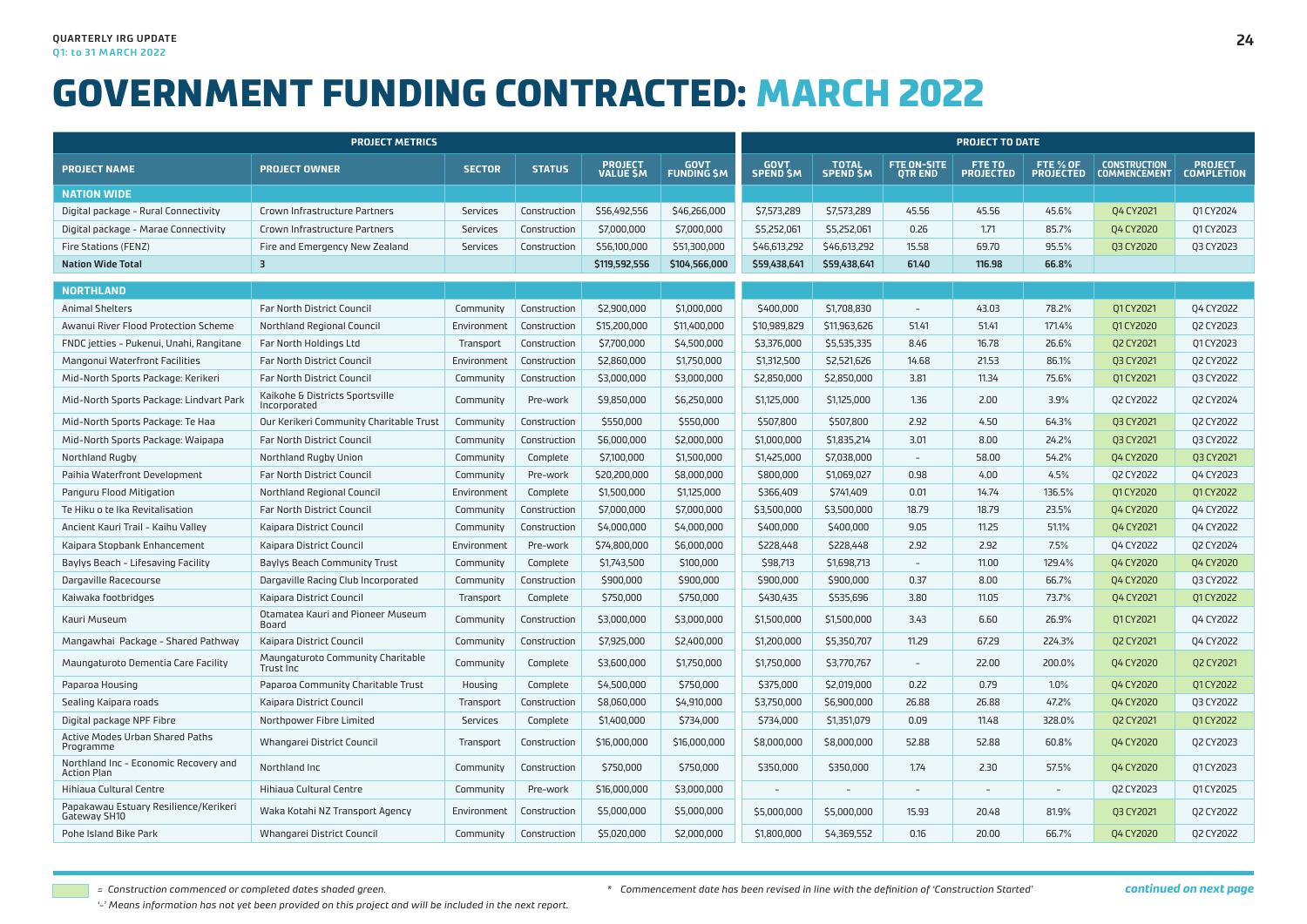| <b>PROJECT METRICS</b>                                      |                                              |               |               |                              |                                  |                   | <b>PROJECT TO DATE</b>          |                                     |                                   |                              |                                            |                                     |  |  |
|-------------------------------------------------------------|----------------------------------------------|---------------|---------------|------------------------------|----------------------------------|-------------------|---------------------------------|-------------------------------------|-----------------------------------|------------------------------|--------------------------------------------|-------------------------------------|--|--|
| <b>PROJECT NAME</b>                                         | <b>PROJECT OWNER</b>                         | <b>SECTOR</b> | <b>STATUS</b> | <b>PROJECT<br/>VALUE \$M</b> | <b>GOVT</b><br><b>FUNDING SM</b> | GOVT<br>SPEND \$M | <b>TOTAL</b><br><b>SPEND SM</b> | <b>FTE ON-SITE</b><br><b>OTREND</b> | <b>FTE TO</b><br><b>PROJECTED</b> | FTE % OF<br><b>PROJECTED</b> | <b>CONSTRUCTION</b><br><b>COMMENCEMENT</b> | <b>PROJECT</b><br><b>COMPLETION</b> |  |  |
| Ruakaka Recreation Centre                                   | Ruakaka Recreation Centre Incorporated       | Community     | Construction  | \$3,285,000                  | \$2,500,000                      | \$250,000         | \$250,000                       | 0.79                                | 3.65                              | 27.0%                        | <b>Q4 CY2021</b>                           | Q2 CY2023                           |  |  |
| He Korowai Trust housing infrastructure                     | He Korowai Trust                             | Community     | Construction  | \$1,829,000                  | \$1,829,000                      | \$914,500         | \$914,500                       | 7.83                                | 9.47                              | 39.5%                        | 01 CY 2022                                 | 04 CY2022                           |  |  |
| Housing Energy Retrofit Pilot - Northland                   | Te Pai Roa Tika                              | Services      | Pre-work      | \$2,500,000                  | \$2,500,000                      | $\overline{a}$    | $\overline{\phantom{a}}$        | 1.09                                | 1.09                              | 0.0%                         | Q2 CY2022                                  | Q4 CY2023                           |  |  |
| Whangarei Boys High School                                  | Whangarei Boys High School                   | Community     | Complete      | \$1,000,000                  | \$1,000,000                      | \$1,000,000       | \$1,000,000                     | $\sim$                              | 18.04                             | 35.4%                        | <b>Q3 CY2021</b>                           | 01 CY 2022                          |  |  |
| <b>Northland Total</b>                                      | 32                                           |               |               | \$245,922,500                | \$107,948,000                    | \$56,333,633      | \$84,934,327                    | 243.91                              | 561.29                            | 48.1%                        |                                            |                                     |  |  |
| <b>AUCKLAND</b>                                             |                                              |               |               |                              |                                  |                   |                                 |                                     |                                   |                              |                                            |                                     |  |  |
| Auckland City Mission HomeGround                            | <b>Auckland City Mission</b>                 | Community     | Complete      | \$116,000,000                | \$27,000,000                     | \$27,000,000      | \$115,380,000                   | $\sim$                              | 270.00                            | 225.0%                       | 01 CY2020                                  | Q4 CY2021                           |  |  |
| Sound Stages Auckland Film Studios<br>(ATEED)               | <b>Auckland Council</b>                      | Services      | Construction  | \$37,500,000                 | \$30,000,000                     | \$400,000         | \$400,000                       | 63.91                               | 63.91                             | 63.9%                        | Q4 CY2021                                  | 04 CY2022                           |  |  |
| Auckland Housing Programme: Roskill<br>South                | Kainga Ora                                   | Housing       | Construction  | \$11,240,000                 | \$10,000,000                     | \$10,014,306      | \$10,914,306                    | 44.77                               | 51.50                             | 198.1%                       | Q4 CY2020                                  | Q4 CY2022                           |  |  |
| Auckland Housing Programme: Tamaki                          | Kainga Ora                                   | Housing       | Construction  | \$11,840,000                 | \$11,340,000                     | \$7,574,585       | \$9,844,585                     | 20.00                               | 24.20                             | 53.8%                        | 01 CY 2021                                 | Q3 CY2023                           |  |  |
| Building Auckland's Resource Recovery                       | <b>Auckland Council</b>                      | Environment   | Construction  | \$18,150,292                 | \$10,673,000                     | \$1,290,628       | \$7,006,528                     | 1.57                                | 85.57                             | 182.1%                       | 01 CY 2021                                 | Q3 CY2023                           |  |  |
| Ferry Basin Redevelopment: Stage 1                          | <b>Auckland Transport</b>                    | Transport     | Complete      | \$116,460,000                | \$42,000,000                     | \$42,000,000      | \$116,887,000                   | $\sim$                              | 240.00                            | 120.0%                       | <b>Q3 CY2019</b>                           | Q2 CY2021                           |  |  |
| Käinga Ora Mangere Priority Wastewater<br>Upgrades          | Kainga Ora                                   | Housing       | Construction  | \$25,000,000                 | \$25,000,000                     | \$4,406,266       | \$4,406,266                     | 3.75                                | 34.00                             | 113.3%                       | <b>Q3 CY2020</b>                           | Q2 CY2024                           |  |  |
| Käinga Ora Mt Roskill Water and<br>Wastewater               | Kainga Ora                                   | Housing       | Construction  | \$65,000,000                 | \$65,000,000                     | \$8,941,100       | \$8,941,100                     | 23.11                               | 26.96                             | 36.0%                        | Q1 CY 2021                                 | Q3 CY2024                           |  |  |
| Käinga Ora Tamaki Priority Wastewater<br>Upgrades           | Kainga Ora                                   | Housing       | Construction  | \$33,000,000                 | \$33,000,000                     | \$4,157,816       | \$4,157,816                     | 6.89                                | 9.40                              | 26.9%                        | 03 CY2020                                  | 01 CY 2024                          |  |  |
| Northcote Development Stormwater<br><b>Trunk Provision</b>  | Kainga Ora                                   | Housing       | Construction  | \$14,300,000                 | \$13,000,000                     | \$13,128,480      | \$14,778,480                    | 14.73                               | 23.00                             | 57.5%                        | Q1 CY2020                                  | Q2 CY2022                           |  |  |
| Northwestern Busway                                         | <b>Auckland Transport</b>                    | Transport     | Construction  | \$100,000,000                | \$50,000,000                     | \$2,644,326       | \$2,644,326                     | 57.63                               | 57.63                             | 28.8%                        | <b>Q3 CY2021</b>                           | Q2 CY2025                           |  |  |
| Owairaka Development Stormwater<br><b>Network Provision</b> | Kainga Ora                                   | Housing       | Construction  | \$34,100,000                 | \$31,230,000                     | \$33,794,607      | \$34,794,607                    | 3.25                                | 63.20                             | 63.2%                        | 01 CY 2020                                 | 01 CY2023                           |  |  |
| Puhinui Interchange (Bus-Rail)                              | <b>Auckland Transport</b>                    | Transport     | Complete      | \$67,932,123                 | \$22,104,403                     | \$21,351,061      | \$69,781,061                    | $\sim$                              | 151.70                            | 75.9%                        | 04 CY2019                                  | Q4 CY2021                           |  |  |
| Te Mahurehure Expansion Projects                            | Te Mahurehure Cultural Marae Society<br>Inc. | Community     | Construction  | \$16,684,242                 | \$6,000,000                      | \$3,784,344       | \$9,441,733                     | 28.36                               | 36.49                             | 57.9%                        | <b>Q3 CY2020</b>                           | Q4 CY2022                           |  |  |
| Te Whau Pathway                                             | <b>Auckland Council</b>                      | Transport     | Construction  | \$35,308,000                 | \$35,308,000                     | \$2,466,104       | \$2,466,104                     | 9.04                                | 12.17                             | 30.4%                        | 04 CY2020                                  | 04 CY2024                           |  |  |
| Unitec Housing Development                                  | <b>MHUD</b>                                  | Housing       | Construction  | \$75,000,000                 | \$75,000,000                     | \$6,397,818       | \$6,397,818                     | 37.65                               | 37.65                             | 15.1%                        | Q2 CY2021                                  | Q2 CY2023                           |  |  |
| UoA - Faculty of Education and Social<br>Work               | University of Auckland                       | Community     | Construction  | \$275,000,000                | \$200,000,000                    | \$48,158,090      | \$80,671,114                    | 243.67                              | 480.16                            | 87.3%                        | Q4 CY2020                                  | Q3 CY2023                           |  |  |
| Tämaki Makaurau Auckland Electric<br>Ferries                | <b>Auckland Transport</b>                    | Transport     | Pre-work      | \$34,000,000                 | \$27,000,000                     |                   |                                 |                                     |                                   |                              | Q2 CY2022                                  | Q1 CY2023                           |  |  |
| <b>Auckland Total</b>                                       | 18                                           |               |               | \$1,086,514,657              | \$713,655,403                    |                   | \$237,509,531 \$498,912,844     | 558.34                              | 1,667.54                          | 76.4%                        |                                            |                                     |  |  |
| <b>WAIKATO</b>                                              |                                              |               |               |                              |                                  |                   |                                 |                                     |                                   |                              |                                            |                                     |  |  |
| Hot Water Beach Surf Life Saving Club                       | Hot Water Beach Lifeguard Service Inc.       | Community     | Complete      | \$253,000                    | \$167,000                        | \$167,000         | \$253,000                       | $\overline{\phantom{a}}$            | 7.00                              | 100.0%                       | Q3 CY2020                                  | Q4 CY2020                           |  |  |
| Köpü Marine Precinct                                        | Thames Coromandel District Council           | Transport     | Pre-work      | \$8,200,000                  | \$8,200,000                      | \$1,370,000       | \$1,370,000                     | 1.28                                | 43.00                             | 134.4%                       | 04 CY2022                                  | Q2 CY2024                           |  |  |
| Minimum Viable Hydrogen Refuelling<br>Network               | EECA                                         | Environment   | Pre-work      | \$37,881,000                 | \$20,000,000                     | \$6,757,430       | \$9,415,435                     | 14.42                               | 14.42                             | 36.0%                        | Q2 CY2022                                  | Q2 CY2023                           |  |  |
| Onemana Surf Life Saving Community                          | Onemana Surf Life Saving Club                | Community     | Complete      | \$622,000                    | \$317,000                        | \$285,300         | \$680,015                       | $\sim$                              | 36.00                             | 65.5%                        | Q3 CY2020                                  | Q1 CY 2021                          |  |  |
| Paunaui Surf Life Saving Community                          | Pauanui Surf Life Saving Club                | Community     | Construction  | \$1,021,000                  | \$676,000                        | \$473,200         | \$473,200                       | 11.75                               | 16.50                             | 17.4%                        | <b>Q4 CY2021</b>                           | Q2 CY2022                           |  |  |
| Tairua Surf Life Saving Community                           | Tairua Surf Life Saving Club                 | Community     | Construction  | \$710,000                    | \$699,000                        | \$349,000         | \$349,000                       | 5.22                                | 5.22                              | 34.8%                        | Q1 CY2022                                  | Q4 CY2022                           |  |  |
| Fish passage pumps critical flood<br>protection             | <b>Waikato Regional Council</b>              | Environment   | Construction  | \$7,000,000                  | \$4,480,000                      | \$1,359,040       | \$2,240,469                     | 2.09                                | 18.50                             | 71.2%                        | 04 CY2020                                  | Q2 CY2024                           |  |  |

*= Construction commenced or completed dates shaded green.*

*'-' Means information has not yet been provided on this project and will be included in the next report.*

*\* Commencement date has been revised in line with the definition of 'Construction Started'*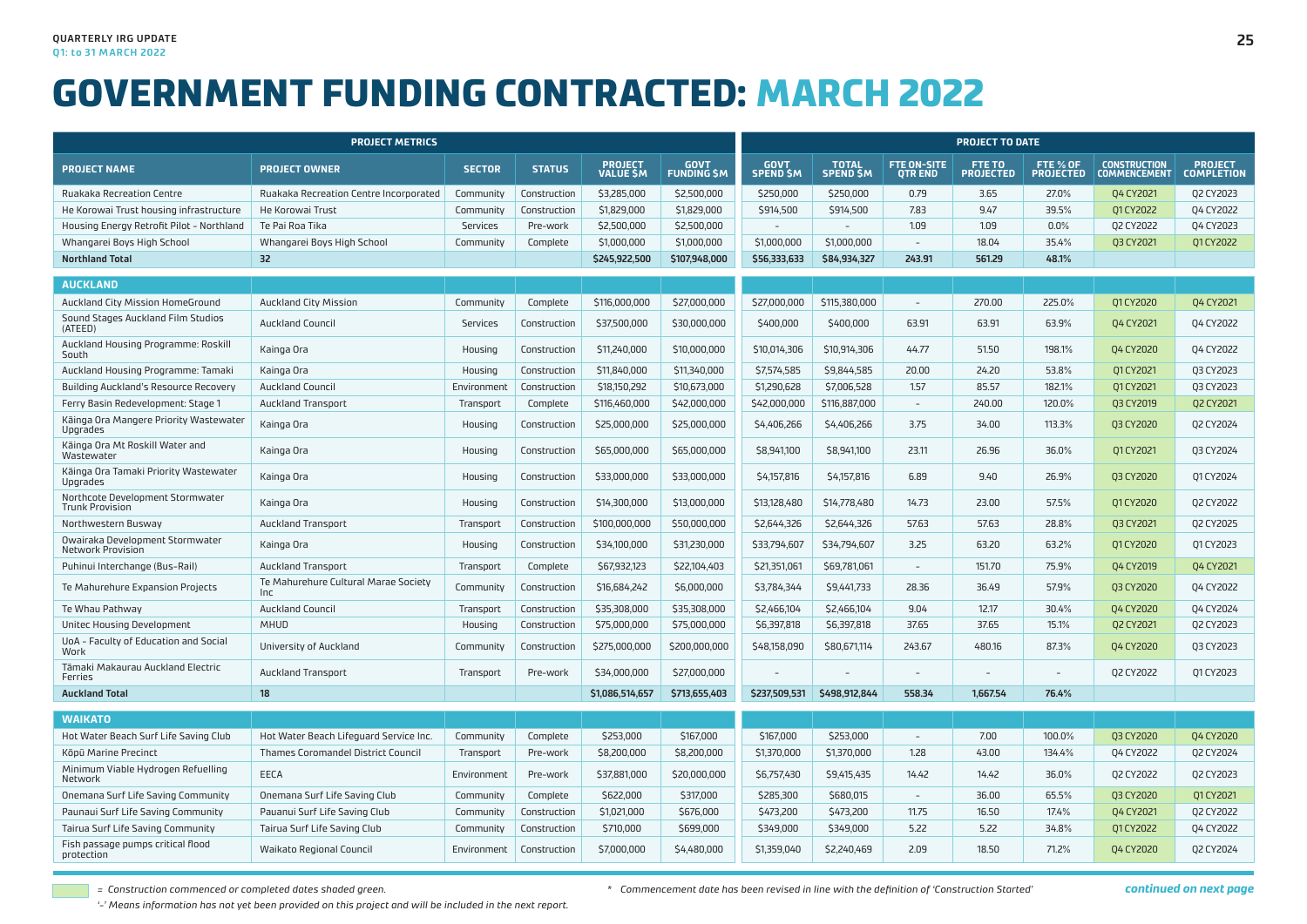| <b>PROJECT METRICS</b>                                  |                                                |               |               |                                   |                                  |                   | <b>PROJECT TO DATE</b>          |                              |                            |                              |                                            |                                     |  |  |
|---------------------------------------------------------|------------------------------------------------|---------------|---------------|-----------------------------------|----------------------------------|-------------------|---------------------------------|------------------------------|----------------------------|------------------------------|--------------------------------------------|-------------------------------------|--|--|
| <b>PROJECT NAME</b>                                     | <b>PROJECT OWNER</b>                           | <b>SECTOR</b> | <b>STATUS</b> | <b>PROJECT</b><br><b>VALUE SM</b> | <b>GOVT</b><br><b>FUNDING SM</b> | GOVT<br>SPEND \$M | <b>TOTAL</b><br><b>SPEND SM</b> | FTE ON-SITE<br><b>OTREND</b> | FTE TO<br><b>PROJECTED</b> | FTE % OF<br><b>PROJECTED</b> | <b>CONSTRUCTION</b><br><b>COMMENCEMENT</b> | <b>PROJECT</b><br><b>COMPLETION</b> |  |  |
| Lake Kimihia                                            | Waikato Regional Council                       | Environment   | Construction  | \$1,000,000                       | \$640,000                        | \$135,494         | \$171,052                       | 1.50                         | 1.50                       | 18.7%                        | 01 CY 2022                                 | 01 CY2024                           |  |  |
| Lake Waikare plantings & river works                    | Waikato Regional Council                       | Environment   | Construction  | \$5,500,000                       | \$3,520,000                      | \$988,985         | \$2,107,673                     | 3.67                         | 11.87                      | 95.0%                        | Q4 CY2020                                  | Q3 CY2023                           |  |  |
| Mill Road Pump Station                                  | Waikato Regional Council                       | Environment   | Construction  | \$3,000,000                       | \$1,920,000                      | \$254,827         | \$702,847                       | 9.43                         | 12.28                      | 136.5%                       | 04 CY2020                                  | Q3 CY2022                           |  |  |
| Roger Harris Pump-station Upgrade                       | Waikato Regional Council                       | Environment   | Construction  | \$1,500,000                       | \$960,000                        | \$160,147         | \$259,134                       | 3.68                         | 7.00                       | 100.0%                       | Q3 CY2021                                  | Q2 CY2023                           |  |  |
| Sunset Beach Community Hub and<br>Lifeguard Facility    | Sunset Beach Lifequard Charitable Trust        | Community     | Complete      | \$2,362,000                       | \$454,000                        | \$454,000         | \$2,291,875                     |                              | 8.00                       | 26.7%                        | <b>Q3 CY2019</b>                           | <b>Q2 CY2021</b>                    |  |  |
| Replacement Barge Construction Project                  | Waikato Regional Council                       | Environment   | Pre-work      | \$3,000,000                       | \$1,920,000                      | \$105,409         | \$188,944                       | 1.08                         | 1.08                       | 3.8%                         | Q2 CY2022                                  | 04 CY2023                           |  |  |
| Foreshore East & West Stopbank                          | Waikato Regional Council                       | Environment   | Construction  | \$3,000,000                       | \$1,920,000                      | \$271,360         | \$506,677                       | 2.55                         | 2.88                       | 16.0%                        | <b>Q3 CY2021</b>                           | 04 CY2023                           |  |  |
| Ngatea Left Bank Stopbank and Ngatea<br>to Pipiroa      | Waikato Regional Council                       | Environment   | Construction  | \$1,200,000                       | \$768,000                        | \$198,400         | \$555,078                       | 0.23                         | 27.24                      | 123.8%                       | 01 CY2021                                  | Q3 CY2022                           |  |  |
| Piako Scheme Right Stopbanks                            | Waikato Regional Council                       | Environment   | Construction  | \$3,000,000                       | \$1,920,000                      | \$326,400         | \$649,356                       | 8.46                         | 22.00                      | 62.9%                        | 01 CY 2021                                 | Q4 CY2023                           |  |  |
| Ruakura Inland Port West                                | Tainui Group Holdings Limited                  | Services      | Construction  | \$106,000,000                     | \$40,000,000                     | \$1,000,000       | \$28,310,159                    | 172.13                       | 275.40                     | 110.2%                       | Q1 CY2021                                  | Q4 CY2023                           |  |  |
| Te Awa Cycleway Hamilton to Cambridge<br>section        | <b>Hamilton City Council</b>                   | Transport     | Construction  | \$16,200,000                      | \$8,200,000                      | \$6,560,000       | \$13,632,393                    | 22.61                        | 49.37                      | 93.2%                        | 01 CY 2021                                 | 03 CY2022                           |  |  |
| Dementia (Eden Care) Unit                               | Beattie Community Trust Inc.                   | Community     | Complete      | \$8,500,000                       | \$3,000,000                      | \$3,000,000       | \$9,190,788                     | $\overline{\phantom{a}}$     | 38.00                      | 73.1%                        | <b>Q3 CY2020</b>                           | <b>Q2 CY2021</b>                    |  |  |
| Otorohonga Kiwihouse                                    | Otorohanga Kiwi House Charitable Trust         | Community     | Construction  | \$8,000,000                       | \$2,000,000                      | \$1,000,000       | \$2,397,405                     | 7.45                         | 11.14                      | 55.7%                        | Q3 CY2020                                  | Q4 CY2023                           |  |  |
| Southern Waikato Integrated Training<br>Centre          | South Waikato Investment Fund Trust<br>(SWIFT) | Community     | Construction  | \$14,000,000                      | \$10,840,000                     | \$1,420,000       | \$3,208,938                     | $\overline{\phantom{a}}$     | 13.45                      | 22.4%                        | <b>Q3 CY2021</b>                           | 01 CY2023                           |  |  |
| Te Kuiti Sports Stadium                                 | Game on Charitable Trust                       | Community     | Construction  | \$7,000,000                       | \$500,000                        | $\sim$            | \$1,055,039                     | 3.65                         | 3.65                       | 12.2%                        | 01 CY2022                                  | 01 CY2023                           |  |  |
| <b>Shared Paths</b>                                     | <b>Taupo District Council</b>                  | Transport     | Construction  | \$10,600,000                      | \$10,500,000                     | \$4,300,000       | \$4,300,000                     | 10.63                        | 52.03                      | 123.9%                       | Q4 CY2020                                  | Q4 CY2022                           |  |  |
| <b>Taupo EUL Block</b>                                  | Tauhara Management Limited                     | Housing       | Construction  | \$180,000,000                     | \$8,000,000                      | $\sim$            | \$11,822,216                    | 32.00                        | 38.69                      | 38.7%                        | Q1 CY2021                                  | Q1 CY2023                           |  |  |
| Taupo Town Centre Transformation                        | <b>Taupo District Council</b>                  | Community     | Construction  | \$20,600,000                      | \$20,600,000                     | \$15,500,000      | \$15,500,000                    | 22.50                        | 59.70                      | 64.9%                        | <b>Q3 CY2020</b>                           | 01 CY2023                           |  |  |
| <b>Waikato Total</b>                                    | 25                                             |               |               | \$450,149,000                     | \$152,201,000                    | \$46,435,992      | \$111,630,692                   | 336.31                       | 775.92                     | 68.1%                        |                                            |                                     |  |  |
| <b>BAY OF PLENTY</b>                                    |                                                |               |               |                                   |                                  |                   |                                 |                              |                            |                              |                                            |                                     |  |  |
| Taheke Geothermal Power Station<br>Enabling Works       | <b>Eastland Generation Limited</b>             | Environment   | Complete      | \$11,900,000                      | \$11,900,000                     | \$11,900,000      | \$11,900,000                    | $\equiv$                     | 21.42                      | 119.0%                       | <b>Q3 CY2021</b>                           | Q1CY2022                            |  |  |
| Omokoroa Road Safety                                    | Western Bay of Plenty District Council         | Housing       | Construction  | \$32,100,000                      | \$14,000,000                     | \$2,854,454       | \$8,671,331                     | 25.40                        | 30.00                      | 60.0%                        | Q4 CY2020                                  | Q3 CY2024                           |  |  |
| Eastern Region - Surf Lifesaving Rescue<br>Base         | Omanu Beach Charitable Trust                   | Community     | Construction  | \$2,890,000                       | \$2,890,000                      | \$2,795,000       | \$2,888,753                     | 4.38                         | 18.38                      | 87.5%                        | Q2 CY2021                                  | Q2 CY2022                           |  |  |
| Papamoa Surf Rescue Base                                | Papamoa Community Surf Rescue Base<br>Trust    | Community     | Complete      | \$5,400,000                       | \$800,000                        | \$800,000         | \$5,400,000                     |                              | 28.30                      | 104.8%                       | 04 CY2020                                  | Q1 CY 2021                          |  |  |
| Te Papa Spatial Plan (Cameron Road)                     | Tauranga City Council                          | Transport     | Construction  | \$84,782,300                      | \$45,000,000                     | \$10,015,015      | \$17,676,791                    | 101.97                       | 117.90                     | 58.9%                        | Q3 CY2021                                  | 04 CY2023                           |  |  |
| Rangitaiki River Resilience and Flood<br>Protection     | Bay of Plenty Regional Council                 | Environment   | Construction  | \$13,700,000                      | \$10,275,000                     | \$7,951,916       | \$10,485,181                    | 12.24                        | 18.60                      | 34.4%                        | 04 CY2020                                  | 04 CY2022                           |  |  |
| Bay of Plenty River Schemes Flood<br>Resilience Project | Bay of Plenty Regional Council                 | Environment   | Construction  | \$17,200,000                      | \$12,900,000                     | \$3,294,881       | \$4,815,201                     | 2.85                         | 28.63                      | 35.8%                        | 04 CY2020                                  | 04 CY2023                           |  |  |
| Kaingaroa Community Development<br>Project              | Rotorua Lakes Council & Te Puni Kokiri         | Community     | Construction  | \$14,400,000                      | \$5,000,000                      | \$4,500,000       | \$8,400,000                     | 0.97                         | 42.00                      | 35.0%                        | 04 CY2020                                  | Q4 CY2022                           |  |  |
| Rotorua: Wheranui Road Unlocking urban<br>land          | Rotorua District Council                       | Housing       | Construction  | \$20,000,000                      | \$20,000,000                     | \$890,000         | \$890,000                       | 16.01                        | 21.19                      | 53.0%                        | 01 CY 2021                                 | Q3 CY2023                           |  |  |
| SH30 Rotorua                                            | Waka Kotahi NZ Transport Agency                | Transport     | Construction  | \$35,000,000                      | \$35,000,000                     | \$4,786,125       | \$4,786,125                     | 6.79                         | 12.82                      | 6.1%                         | <b>Q3 CY2021</b>                           | Q2 CY2023                           |  |  |
| St John Rotorua                                         | St Johns - Rotorua                             | Community     | Complete      | \$9,194,000                       | \$9,194,000                      | \$8,690,735       | \$8,690,735                     | $\overline{\phantom{a}}$     | 57.00                      | 43.5%                        | 04 CY2020                                  | <b>Q2 CY2021</b>                    |  |  |
| Wai Ariki Hot Springs and Spa - Rotorua                 | Pukeroa Lakefront Holdings Limited             | Services      | Construction  | \$56,750,000                      | \$38,000,000                     | \$9,078,877       | \$30,141,758                    | 43.23                        | 43.23                      | 17.0%                        | Q1 CY 2021                                 | Q4 CY2022                           |  |  |
| Opotiki CBD improvement                                 | Opotiki District Council                       | Community     | Construction  | \$11,900,000                      | \$11,900,000                     | \$11,900,000      | \$11,900,000                    | 3.35                         | 73.80                      | 55.5%                        | 04 CY2020                                  | 02 CY2022                           |  |  |
| <b>Bay of Plenty Total</b>                              | 13                                             |               |               | \$315,216,300                     | \$216,859,000                    | \$79,457,003      | \$126,645,875                   | 217.21                       | 513.27                     | 38.3%                        |                                            |                                     |  |  |

*= Construction commenced or completed dates shaded green.*

*<sup>\*</sup> Commencement date has been revised in line with the definition of 'Construction Started'*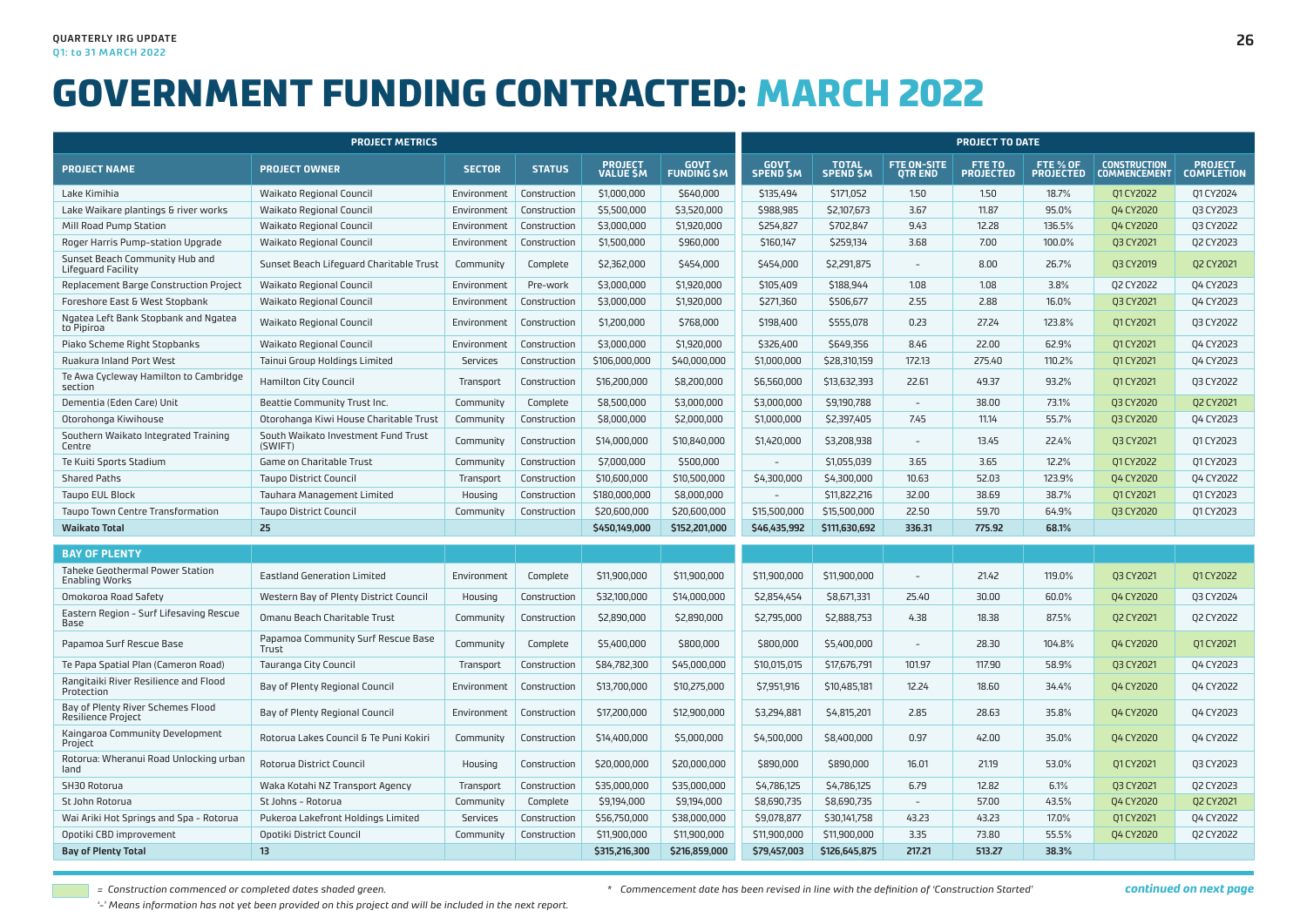|                                                                    | <b>PROJECT METRICS</b>                                   |               |               |                                   |                                   | <b>PROJECT TO DATE</b>         |                                  |                                      |                            |                              |                                            |                                     |  |  |
|--------------------------------------------------------------------|----------------------------------------------------------|---------------|---------------|-----------------------------------|-----------------------------------|--------------------------------|----------------------------------|--------------------------------------|----------------------------|------------------------------|--------------------------------------------|-------------------------------------|--|--|
| <b>PROJECT NAME</b>                                                | <b>PROJECT OWNER</b>                                     | <b>SECTOR</b> | <b>STATUS</b> | <b>PROJECT</b><br><b>VALUE SM</b> | <b>GOVT</b><br><b>FUNDING \$M</b> | <b>GOVT</b><br><b>SPEND SM</b> | <b>TOTAL</b><br><b>SPEND \$M</b> | <b>FTE ON-SITE</b><br><b>OTR END</b> | FTE TO<br><b>PROJECTED</b> | FTE % OF<br><b>PROJECTED</b> | <b>CONSTRUCTION</b><br><b>COMMENCEMENT</b> | <b>PROJECT</b><br><b>COMPLETION</b> |  |  |
| <b>GISBORNE</b>                                                    |                                                          |               |               |                                   |                                   |                                |                                  |                                      |                            |                              |                                            |                                     |  |  |
| Rugby Park grandstand rebuild                                      | Poverty Bay Rugby Football Union                         | Community     | Construction  | \$8,000,000                       | \$8,000,000                       | \$900,000                      | \$917,326                        | 1.10                                 | 4.00                       | 13.3%                        | Q4 CY2021                                  | Q2 CY2023                           |  |  |
| Gisborne Olympic Pool                                              | Gisborne District Council                                | Community     | Construction  | \$46,055,000                      | \$40,350,000                      | \$11,152,947                   | \$14,093,330                     | 18.92                                | 18.92                      | 37.8%                        | <b>Q3 CY2021</b>                           | Q2 CY2023                           |  |  |
| Midway SLSC Surf Rescue Community Hub Midway Surf Life Saving Club |                                                          | Community     | Construction  | \$7,870,000                       | \$7,870,000                       | \$2,500,000                    | \$2,700,000                      | 19.49                                | 47.62                      | 25.7%                        | Q3 CY2021                                  | 01 CY 2023                          |  |  |
| Eastcape Marine Infrastructure                                     | <b>Te Rimu Trust</b>                                     | Transport     | Pre-work      | \$2,500,000                       | \$2,500,000                       | \$291,686                      | \$291,686                        | $\sim$                               | 3.29                       | 73.1%                        | Q2 CY2022                                  | Q3 CY2023                           |  |  |
| Waipaoa River Flood Control Scheme                                 | <b>Gisborne District Council</b>                         | Environment   | Construction  | \$10,000,000                      | \$7,500,000                       | \$5,008,038                    | \$6,782,633                      | 13.61                                | 16.51                      | 137.6%                       | Q4 CY2020                                  | Q3 CY2023                           |  |  |
| <b>Gisborne Total</b>                                              | 5 <sup>2</sup>                                           |               |               | \$74,425,000                      | \$66,220,000                      | \$19,852,671                   | \$24,784,976                     | 53.12                                | 90.34                      | 32.1%                        |                                            |                                     |  |  |
| MANAWATU-WHANGANUI                                                 |                                                          |               |               |                                   |                                   |                                |                                  |                                      |                            |                              |                                            |                                     |  |  |
| New Whanganui Hub (NZ Police)                                      | New Zealand Police                                       | Community     | Pre-work      | \$25,000,000                      | \$25,000,000                      | \$429,160                      | \$429,160                        | 0.22                                 | 7.00                       | 7.0%                         | Q3 CY2022                                  | 01 CY2025                           |  |  |
| Sarjeant Gallery                                                   | Whanganui District Council                               | Community     | Construction  | \$55,000,000                      | \$11,600,000                      | \$3,000,000                    | \$24,383,920                     | 35.02                                | 45.72                      | 17.6%                        | Q2 CY2020                                  | Q1 CY2024                           |  |  |
| Social and affordable housing for Ruapehu<br>District              | Ruapehu District Council                                 | Housing       | Construction  | \$2,405,000                       | \$2,405,000                       | \$953,332                      | \$953,332                        | 6.10                                 | 6.10                       | 40.7%                        | Q4 CY2021                                  | <b>Q3 CY2022</b>                    |  |  |
| Marton Rail Hub                                                    | Rangitikei District Council                              | Transport     | Pre-work      | \$10,125,000                      | \$9,100,000                       | \$1,137,000                    | \$1,137,000                      | 8.73                                 | 26.00                      | 59.1%                        | Q2 CY2022                                  | Q2 CY2024                           |  |  |
| Rangitikei River Enhancement                                       | Horizons Regional Council                                | Environment   | Construction  | \$5,200,000                       | \$3,900,000                       | \$703,239                      | \$1,299,505                      | 2.02                                 | 15.16                      | 252.6%                       | Q4 CY2020                                  | Q1 CY2024                           |  |  |
| Palmerston North Flood Protection                                  | Horizons Regional Council                                | Environment   | Construction  | \$7,000,000                       | \$5,250,000                       | \$701,565                      | \$1,054,964                      | 1.85                                 | 6.18                       | 61.8%                        | 04 CY2020                                  | 01 CY 2024                          |  |  |
| Papaioea Place Community                                           | Palmerston North City Council                            | Housing       | Complete      | \$5,205,680                       | \$4,623,224                       | \$4,623,224                    | \$5,205,680                      | $\overline{\phantom{a}}$             | 27.00                      | 20.0%                        | Q2 CY2020                                  | Q4 CY2021                           |  |  |
| Route 52 Improvements (Central Hawkes<br>Bay to Weber)             | <b>Tararua District Council</b>                          | Transport     | Construction  | \$14,600,000                      | \$14,600,000                      | \$9,800,000                    | \$9,800,000                      | 15.26                                | 45.00                      | 100.0%                       | 01 CY 2021                                 | Q2 CY2024                           |  |  |
| <b>Foxton Flood Mitigation</b>                                     | Horizons Regional Council                                | Environment   | Construction  | \$8,700,000                       | \$6,525,000                       | \$806,682                      | \$1,155,824                      | 4.46                                 | 13.79                      | 229.8%                       | <b>Q3 CY2021</b>                           | 01 CY2024                           |  |  |
| Gladstone Green Growth Area                                        | Horowhenua District Council                              | Housing       | Construction  | \$38,100,000                      | \$25,100,000                      | \$1,826,414                    | \$3,731,711                      | 10.14                                | 16.41                      | 21.9%                        | 01 CY 2021                                 | 01 CY 2025                          |  |  |
| Horowhenua Business Park Infrastructure                            | The Horowhenua Company Limited                           | Community     | Complete      | \$53,850,000                      | \$2,900,000                       | \$2,900,000                    | \$4,899,512                      | $\overline{\phantom{a}}$             | 19.00                      | 50.0%                        | Q3 CY2020                                  | Q1 CY 2022                          |  |  |
| Lower Manawatu Flood Protection<br>Resilience                      | Horizons Regional Council                                | Environment   | Construction  | \$15,000,000                      | \$11,250,000                      | \$938,777                      | \$1,463,858                      | 1.83                                 | 9.17                       | 45.9%                        | 03 CY2021                                  | 01 CY2024                           |  |  |
| Manawatu-Whanganui Total                                           | 12 <sup>2</sup>                                          |               |               | \$240,185,680                     | \$122.253.224                     | \$27,819.394                   | \$55.514.466                     | 85.65                                | 236.53                     | 31.4%                        |                                            |                                     |  |  |
| <b>HAWKE'S BAY</b>                                                 |                                                          |               |               |                                   |                                   |                                |                                  |                                      |                            |                              |                                            |                                     |  |  |
| Wairoa River Flood Protection Scheme                               | Hawkes Bay Regional Council                              | Environment   | Construction  | \$1,000,000                       | \$640,000                         | \$640,000                      | \$1,026,105                      | 1.14                                 | 6.46                       | 40.4%                        | 04 CY2020                                  | 02 CY2022                           |  |  |
| Flaxmere Housing: Tarbet Street                                    | <b>Hastings District Council</b>                         | Transport     | Complete      | \$2,000,000                       | \$2,000,000                       | \$1,847,607                    | \$1,847,607                      | $\overline{\phantom{a}}$             | 27.00                      | 96.4%                        | <b>Q3 CY2020</b>                           | Q1 CY 2021                          |  |  |
| Flaxmere Housing: Waingakau                                        | Te Taiwhenua O Heretaunga (TToH)                         | Transport     | Complete      | \$2,500,000                       | \$2,500,000                       | \$2,450,000                    | \$2,450,000                      | $\sim$                               | 43.59                      | 161.4%                       | 04 CY2020                                  | Q1 CY2022                           |  |  |
| Hawke's Bay Regional Aquatic Centre                                | Hawke's Bay Community Fitness Centre<br>Trust            | Community     | Construction  | \$32,300,000                      | \$32,000,000                      | \$29,450,000                   | \$29,744,500                     | 48.60                                | 59.43                      | 45.7%                        | 04 CY2020                                  | 03 CY2022                           |  |  |
| Iona Road Housing                                                  | <b>Hastings District Council</b>                         | Housing       | Construction  | \$23,700,000                      | \$11,500,000                      | \$921,146                      | \$3,548,343                      | 11.00                                | 25.00                      | 13.9%                        | 01 CY 2021                                 | 01 CY 2023                          |  |  |
| Upper Tukituki Flood Control Scheme                                | Hawkes Bay Regional Council                              | Environment   | Construction  | \$8,000,000                       | \$5,120,000                       | \$389,043                      | \$608,428                        | 2.16                                 | 5.50                       | 34.4%                        | <b>Q3 CY2021</b>                           | Q4 CY2023                           |  |  |
| Upper Tukituki Flood control Scheme -<br>SH50 Bridge               | Hawkes Bay Regional Council                              | Environment   | Complete      | \$1,000,000                       | \$640,000                         | \$640,000                      | \$1,000,000                      |                                      | 9.00                       | 56.3%                        | 04 CY2020                                  | <b>Q3 CY2021</b>                    |  |  |
| Ellison St / Chambers connectivity                                 | Napier City Council                                      | Transport     | Construction  | \$2,747,000                       | \$2,747,000                       | \$2,700,000                    | \$2,700,000                      | 5.74                                 | 18.75                      | 312.5%                       | 04 CY2021                                  | Q3 CY2022                           |  |  |
| Heretaunga Plains Flood Control<br>Protection                      | Hawkes Bay Regional Council                              | Environment   | Construction  | \$20,000,000                      | \$12,800,000                      | \$942,761                      | \$1,832,238                      | 12.55                                | 16.28                      | 108.5%                       | Q4 CY2021                                  | 04 CY2023                           |  |  |
| Pettigrew Green Arena expansion                                    | Regional Indoor Sports and Events<br><b>Centre Trust</b> | Community     | Construction  | \$14,500,000                      | \$6,400,000                       | \$6,200,000                    | \$14,334,507                     | 13.04                                | 30.00                      | 30.0%                        | <b>Q2 CY2021</b>                           | Q3 CY2022                           |  |  |
| Te Mata Mushrooms                                                  | Te Mata Mushrooms Holdings Limited                       | Services      | Construction  | \$50,000,000                      | \$19,500,000                      | \$3,549,102                    | \$18,749,102                     | $\overline{\phantom{a}}$             | 92.61                      | 41.7%                        | 01 CY 2021                                 | Q2 CY2024                           |  |  |
| <b>Hawke's Bay Total</b>                                           | 11                                                       |               |               | \$157,747,000                     | \$95,847,000                      | \$49,729,659                   | \$77,840,830                     | 94.23                                | 333.61                     | 44.1%                        |                                            |                                     |  |  |

*= Construction commenced or completed dates shaded green.*

*<sup>\*</sup> Commencement date has been revised in line with the definition of 'Construction Started'*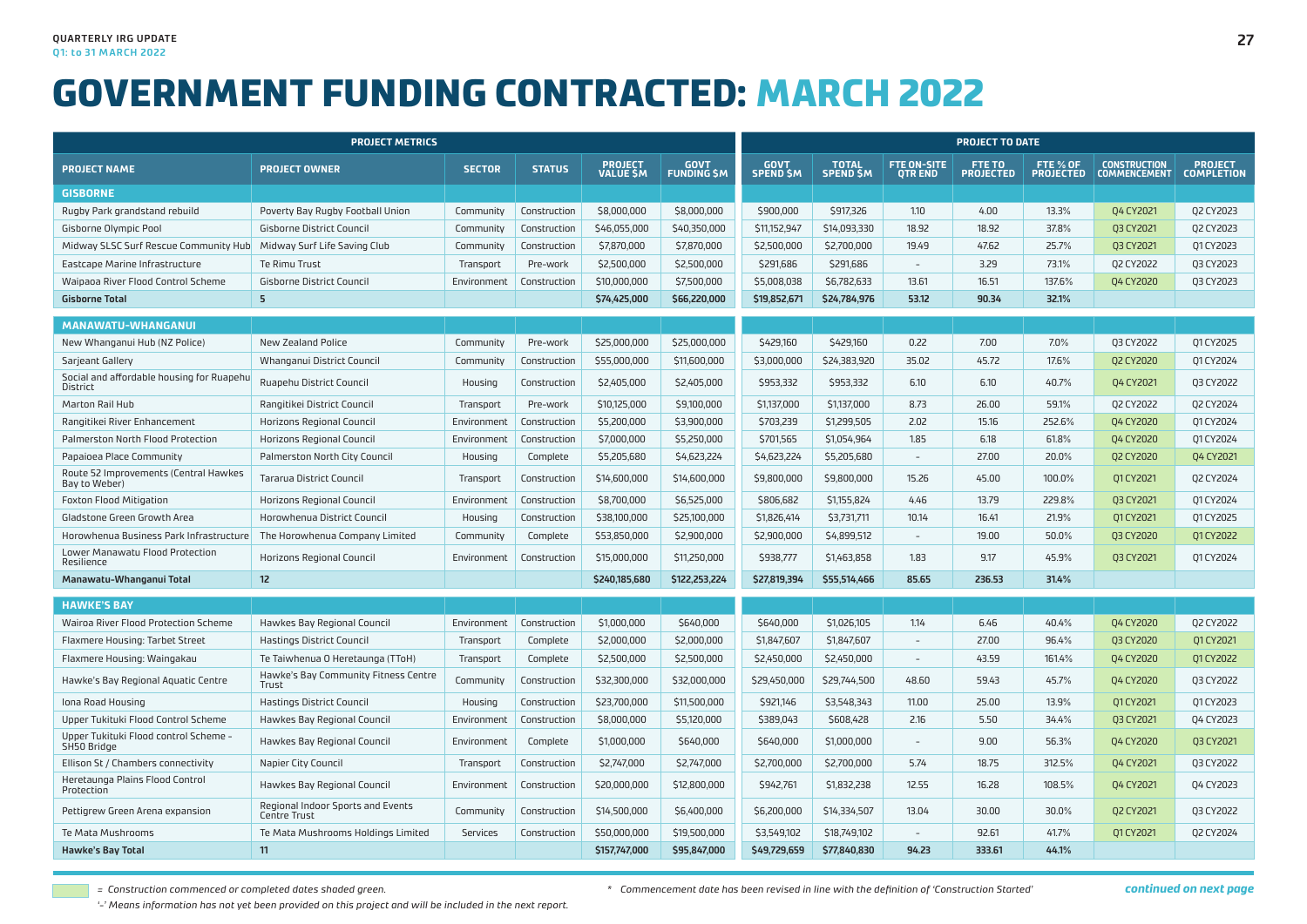|                                                                 | <b>PROJECT METRICS</b>                                         |               |               |                              |                            | <b>PROJECT TO DATE</b> |                                  |                                     |                            |                              |                                            |                                     |  |
|-----------------------------------------------------------------|----------------------------------------------------------------|---------------|---------------|------------------------------|----------------------------|------------------------|----------------------------------|-------------------------------------|----------------------------|------------------------------|--------------------------------------------|-------------------------------------|--|
| <b>PROJECT NAME</b>                                             | <b>PROJECT OWNER</b>                                           | <b>SECTOR</b> | <b>STATUS</b> | <b>PROJECT<br/>VALUE \$M</b> | <b>GOVT</b><br>FUNDING \$M | GOVT<br>SPEND \$M      | <b>TOTAL</b><br><b>SPEND \$M</b> | <b>FTE ON-SITE</b><br><b>QTREND</b> | FTE TO<br><b>PROJECTED</b> | FTE % OF<br><b>PROJECTED</b> | <b>CONSTRUCTION</b><br><b>COMMENCEMENT</b> | <b>PROJECT</b><br><b>COMPLETION</b> |  |
| <b>TARANAKI</b>                                                 |                                                                |               |               |                              |                            |                        |                                  |                                     |                            |                              |                                            |                                     |  |
| Thermal Drying Facility Replacement                             | EECA                                                           | Environment   | Construction  | \$37,000,000                 | \$37,000,000               | \$3,350,000            | \$3,350,000                      | 19.27                               | 19.27                      | 25.0%                        | Q4 CY2021                                  | 03 CY2024                           |  |
| Cycling Education Park & Half Basketball<br>Court               | <b>Stratford District Council</b>                              | Community     | Complete      | \$1,870,000                  | \$1,870,000                | \$1,835,000            | \$1,835,000                      |                                     | 16.00                      | 100.0%                       | 04 CY2020                                  | 01 CY 2022                          |  |
| Dawson Falls Lodge Development                                  | Te Rere o Kapuni Limited                                       | Services      | Construction  | \$4,100,000                  | \$3,000,000                | \$823,700              | \$1,089,936                      | 2.74                                | 25.31                      | 79.1%                        | 03 CY2021                                  | 04 CY2022                           |  |
| Replacement Indoor Aquatic Facility                             | <b>Stratford District Council</b>                              | Community     | Construction  | \$21,500,000                 | \$8,000,000                | \$6,600,000            | \$14,022,171                     | 28.00                               | 28.40                      | 71.0%                        | Q1 CY 2021                                 | 04 CY2022                           |  |
| Yarrow Stadium Redevelopment                                    | Taranaki Regional Council                                      | Community     | Construction  | \$66,000,000                 | \$35,000,000               | \$4,528,533            | \$13,150,365                     | 28.45                               | 100.00                     | 100.0%                       | Q4 CY2020                                  | Q2 CY2024                           |  |
| Green School New Zealand                                        | Green School Properties Limited & Green<br>School Farm Limited | Environment   | Construction  | \$11,700,000                 | \$10,881,000               | \$3,563,356            | \$3,563,356                      | 37.23                               | 40.77                      | 62.7%                        | Q4 CY2020                                  | Q2 CY2023                           |  |
| Library, Arts and Culture Centre (Te<br>Ramanui o Ruaputahanga) | South Taranaki District Council                                | Community     | Construction  | \$12,500,000                 | \$4,000,000                | \$2,200,000            | \$3,780,935                      | 2.21                                | 9.07                       | 36.3%                        | Q2 CY2021                                  | Q4 CY2023                           |  |
| Mawhitiwhiti Kanihi Pa Build Project                            | Te Kupenga O Kanihi Charitable Trust                           | Housing       | Construction  | \$5,500,000                  | \$5,500,000                | \$5,140,878            | \$5,140,878                      | 3.00                                | 26.00                      | 37.7%                        | Q4 CY2020                                  | Q2 CY2022                           |  |
| Nukumaru Station Road construction                              | South Taranaki District Council                                | Transport     | Construction  | \$10,140,000                 | \$7,000,000                | \$4,200,000            | \$5,817,460                      | 7.59                                | 22.00                      | 48.9%                        | Q3 CY2021                                  | 01 CY 2023                          |  |
| 9<br><b>Taranaki Total</b>                                      |                                                                |               |               | \$170,310,000                | \$112,251,000              | \$32,241,467           | \$51,750,102                     | 128.48                              | 286.83                     | 61.2%                        |                                            |                                     |  |
| <b>WELLINGTON</b>                                               |                                                                |               |               |                              |                            |                        |                                  |                                     |                            |                              |                                            |                                     |  |
| Hood Aerodrome Infrastructure Upgrade                           | <b>Masterton District Council</b>                              | Transport     | Construction  | \$17,070,000                 | \$10,000,000               | \$1,265,000            | \$1,378,518                      | 3.53                                | 14.00                      | 28.0%                        | 04 CY2020                                  | 01 CY 2026                          |  |
| Masterton Skatepark Revamp                                      | <b>Masterton District Council</b>                              | Community     | Construction  | \$1,300,000                  | \$1,300,000                | \$1,300,000            | \$1,300,000                      | 8.37                                | 11.94                      | 79.6%                        | Q2 CY2021                                  | Q2 CY2022                           |  |
| Kapiti Gateway                                                  | Kapiti Coast District Council                                  | Community     | Construction  | \$4,460,000                  | \$2,230,000                | \$1,115,000            | \$2,512,093                      | 2.55                                | 11.00                      | 36.7%                        | <b>Q3 CY2021</b>                           | 04 CY2022                           |  |
| Wairarapa Five Towns Trails Project                             | Wairarapa Trails Action Group                                  | Transport     | Construction  | \$1,360,000                  | \$1,360,000                | \$300,000              | \$300,000                        | 4.89                                | 5.92                       | 14.8%                        | Q3 CY2021                                  | Q3 CY2022                           |  |
| Maidstone Sportshub                                             | <b>Upper Hutt City Council</b>                                 | Community     | Construction  | \$31,800,000                 | \$15,000,000               | \$1,245,000            | \$4,265,647                      | 13.88                               | 21.75                      | 29.0%                        | Q3 CY2021                                  | Q4 CY2023                           |  |
| Eastern Bays Shared Path                                        | <b>Hutt City Council</b>                                       | Transport     | Construction  | \$30,000,000                 | \$15,000,000               | \$907,197              | \$2,638,197                      | 8.15                                | 9.87                       | 21.0%                        | Q2 CY2021                                  | Q3 CY2025                           |  |
| Hutt River Flood Management - Erosion<br>Protection             | Greater Wellington Regional Council                            | Environment   | Construction  | \$9,800,000                  | \$6,272,000                | \$2,892,677            | \$4,623,989                      | 9.71                                | 26.39                      | 120.0%                       | 03 CY2021                                  | Q3 CY2022                           |  |
| Hutt River Flood Management - Riverlinks                        | Greater Wellington Regional Council                            | Environment   | Pre-work      | \$5,000,000                  | \$3,200,000                | \$105,991              | \$105,991                        | $\sim$                              | 12.96                      | 56.3%                        | Q2 CY2022                                  | Q4 CY2022                           |  |
| Naenae Pool + Fitness New Build                                 | <b>Hutt City Council</b>                                       | Community     | Construction  | \$68,000,000                 | \$27,000,000               | $\sim$                 | \$5,148,969                      | 26.72                               | 26.72                      | 38.2%                        | Q3 CY2021                                  | Q3 CY2024                           |  |
| Ruamahanga River Flood Protection                               | Greater Wellington Regional Council                            | Environment   | Construction  | \$2,000,000                  | \$1,280,000                | \$353,150              | \$577,446                        | 9.23                                | 9.23                       | 30.8%                        | 03 CY2021                                  | Q3 CY2022                           |  |
| <b>Frederick Street Social Housing</b>                          | Kirva Trust                                                    | Housing       | Construction  | \$29,220,000                 | \$10,000,000               | \$1,112,680            | \$9,728,854                      | 8.02                                | 10.08                      | 16.8%                        | Q1 CY 2021                                 | Q2 CY2023                           |  |
| NZ Campus of Innovation and Sport                               | The Heretaunga Company No. 2                                   | Community     | Construction  | \$70,000,000                 | \$30,000,000               | \$25,764,668           | \$25,764,668                     | 46.61                               | 57.81                      | 96.3%                        | Q4 CY2020                                  | Q3 CY2022                           |  |
| Sacred Heart Cathedral Restoration                              | Catholic Archbishop of Wellington                              | Community     | Construction  | \$15,900,000                 | \$8,500,000                | \$665,689              | \$3,398,300                      | 4.85                                | 6.50                       | 5.4%                         | Q4 CY2020                                  | 01 CY 2025                          |  |
| Wellington District Court Refurbishment<br>(MOJ)                | Ministry of Justice                                            | Community     | Construction  | \$46,805,000                 | \$14,100,000               |                        | \$1,468,000                      | 1.44                                | 4.30                       | 1.4%                         | <b>Q4 CY2020</b>                           | Q3 CY2024                           |  |
| Wellington Mission - Whakamaru                                  | The Wellington City Mission (Anglican)<br>Trust Board          | Housing       | Construction  | \$36,130,000                 | \$15,000,000               | \$2,300,000            | \$3,290,678                      | 5.00                                | 14.68                      | 23.7%                        | 04 CY2021                                  | 01 CY2024                           |  |
| <b>Wellington Total</b>                                         | 15                                                             |               |               | \$368,845,000                | \$160,242,000              | \$39,327,053           | \$66,501,350                     | 152.96                              | 243.15                     | 24.2%                        |                                            |                                     |  |
| TOP OF THE SOUTH                                                |                                                                |               |               |                              |                            |                        |                                  |                                     |                            |                              |                                            |                                     |  |
| Lower Motueka River Flood-Bank<br>Improvement                   | <b>Tasman District Council</b>                                 | Environment   | Construction  | \$10,000,000                 | \$7,500,000                | \$3,460,520            | \$3,460,520                      | 10.73                               | 10.73                      | 53.6%                        | Q1 CY2021                                  | 01 CY 2024                          |  |
| SH60 Motueka                                                    | Waka Kotahi NZ Transport Agency                                | Transport     | Construction  | \$6,800,000                  | \$6,800,000                | \$5,699,176            | \$5,699,176                      | 16.62                               | 51.00                      | 145.7%                       | Q3 CY2021                                  | Q2 CY2022                           |  |
| Blenheim Library/Art Gallery                                    | Marlborough District Council                                   | Community     | Construction  | \$25,300,000                 | \$11,000,000               | \$7,700,000            | \$17,033,981                     | 41.09                               | 44.21                      | 80.4%                        | <b>Q3 CY2020</b>                           | 01 CY 2023                          |  |
| Exterior & Interior Redecoration (NZDF)                         | New Zealand Defence Force (NZDF)                               | Services      | Complete      | \$500,000                    | \$500,000                  | \$500,000              | \$500,000                        | $\overline{\phantom{a}}$            | 2.30                       | 100.0%                       | Q4 CY2020                                  | Q2 CY2021                           |  |
| HVAC Replacement (NZDF)                                         | New Zealand Defence Force (NZDF)                               | Services      | Complete      | \$300,000                    | \$300,000                  | \$262,482              | \$262,482                        |                                     | 1.38                       | 100.0%                       | Q4 CY2020                                  | Q2 CY2021                           |  |

*= Construction commenced or completed dates shaded green.*

*'-' Means information has not yet been provided on this project and will be included in the next report.*

*continued on next page*

*<sup>\*</sup> Commencement date has been revised in line with the definition of 'Construction Started'*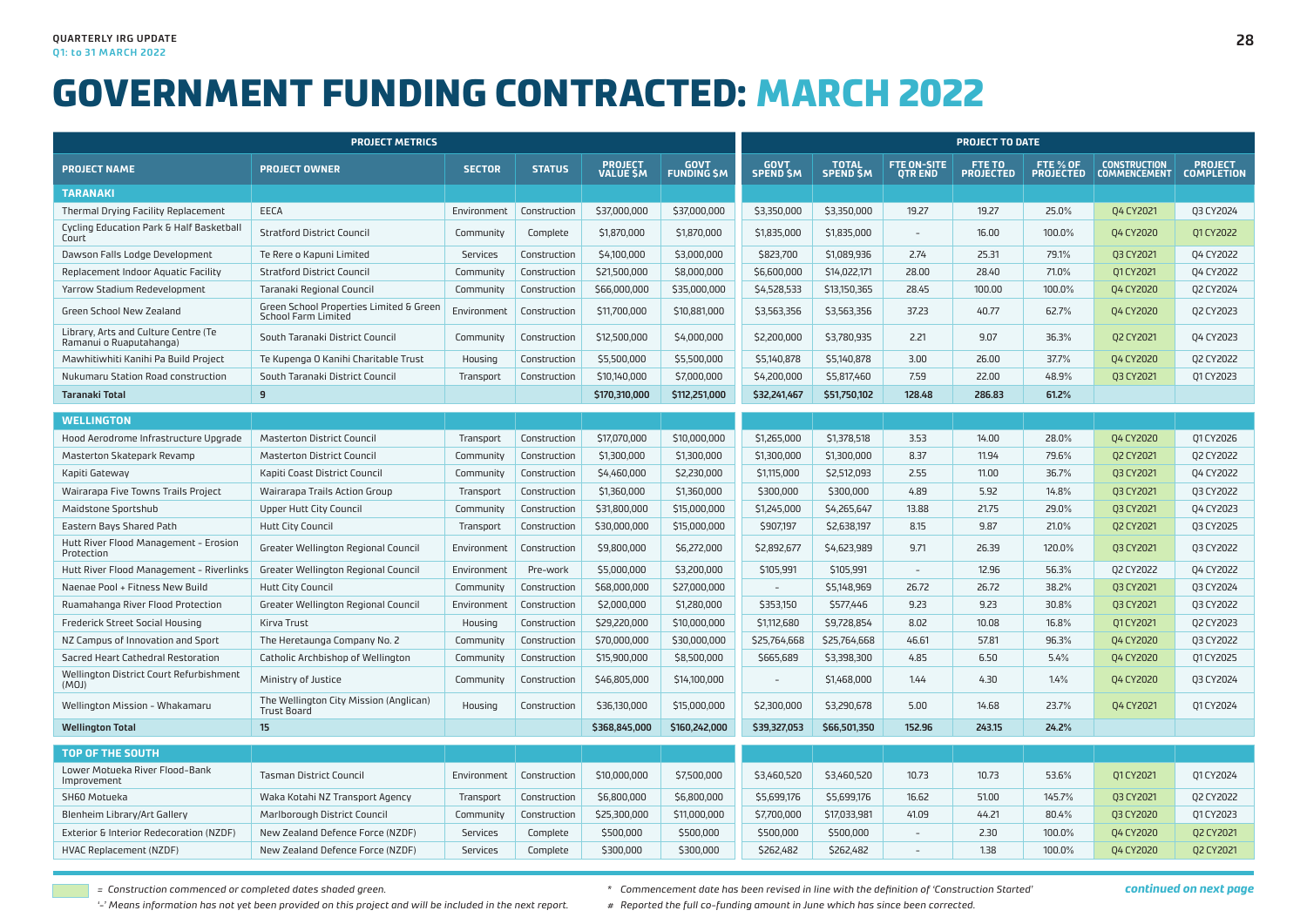|                                                            | <b>PROJECT METRICS</b>                                                  |               |               |                                   |                                   | <b>PROJECT TO DATE</b>         |                                 |                                      |                            |                              |                                            |                                     |  |
|------------------------------------------------------------|-------------------------------------------------------------------------|---------------|---------------|-----------------------------------|-----------------------------------|--------------------------------|---------------------------------|--------------------------------------|----------------------------|------------------------------|--------------------------------------------|-------------------------------------|--|
| <b>PROJECT NAME</b>                                        | <b>PROJECT OWNER</b>                                                    | <b>SECTOR</b> | <b>STATUS</b> | <b>PROJECT</b><br><b>VALUE SM</b> | <b>GOVT</b><br><b>FUNDING \$M</b> | <b>GOVT</b><br><b>SPEND SM</b> | <b>TOTAL</b><br><b>SPEND SM</b> | <b>FTE ON-SITE</b><br><b>QTR END</b> | FTE TO<br><b>PROJECTED</b> | FTE % OF<br><b>PROJECTED</b> | <b>CONSTRUCTION</b><br><b>COMMENCEMENT</b> | <b>PROJECT</b><br><b>COMPLETION</b> |  |
| The Whale Trail                                            | Marlborough Kaikoura Trail Trust                                        | Transport     | Construction  | \$19,500,000                      | \$18,000,000                      | \$2,663,953                    | \$3,106,408                     | 20.07                                | 20.07                      | 62.7%                        | <b>Q4 CY2020</b>                           | 04 CY2023                           |  |
| Wairau River Flood protection Scheme                       | Marlborough District Council                                            | Environment   | Construction  | \$4,000,000                       | \$3,000,000                       | \$1,240,871                    | \$1,902,989                     | 8.36                                 | 8.36                       | 55.7%                        | Q1 CY2021                                  | Q3 CY2023                           |  |
| Saxton Creek Flood Protection Upgrade                      | <b>Nelson District Council</b>                                          | Environment   | Construction  | \$10,000,000                      | \$7,500,000                       | \$1,750,000                    | \$9,030,171                     | 23.26                                | 29.00                      | 107.4%                       | <b>Q3 CY2021</b>                           | Q3 CY2023                           |  |
| Top of the South Total                                     | 8                                                                       |               |               | \$76,400,000                      | \$54,600,000                      | \$23,277,002                   | \$40,995,727                    | 120.13                               | 167.05                     | 89.0%                        |                                            |                                     |  |
| <b>WEST COAST</b>                                          |                                                                         |               |               |                                   |                                   |                                |                                 |                                      |                            |                              |                                            |                                     |  |
| Hector Historic Landfill                                   | <b>Buller District Council</b>                                          | Environment   | Complete      | \$1,000,000                       | \$1,000,000                       | 750000                         | \$750,000                       | $\sim$                               | 13.24                      | 264.7%                       | Q1 CY2021                                  | Q3 CY2021                           |  |
| Port Package                                               | <b>Buller District Council</b>                                          | Transport     | Construction  | \$7,309,500                       | \$6,800,000                       | 2550000                        | \$3,160,337                     | 2.04                                 | 20.00                      | 64.5%                        | Q2 CY2021                                  | 01 CY2023                           |  |
| Tidal Creek #2 Bridge Replacement                          | <b>Buller District Council</b>                                          | Transport     | Complete      | \$1,800,000                       | \$1,800,000                       | \$1,800,000                    | \$1,800,000                     | $\sim$                               | 12.00                      | 60.0%                        | 01 CY 2021                                 | Q3 CY2021                           |  |
| Moonlight Creek Bridge Replacement                         | <b>Grev District Council</b>                                            | Transport     | Construction  | \$2,600,000                       | \$2,600,000                       | \$130,000                      | \$130,000                       | 4.89                                 | 11.25                      | 56.3%                        | 03 CY2021                                  | 03 CY2022                           |  |
| Rough River Bridge Replacement                             | <b>Grey District Council</b>                                            | Environment   | Construction  | \$5,000,000                       | \$5,000,000                       | \$250,000                      | \$250,000                       | 4.46                                 | 13.39                      | 53.6%                        | 01 CY 2021                                 | Q2 CY2022                           |  |
| Slope Stability - Omoto Slip (KiwiRail)                    | KiwiRail                                                                | Transport     | Complete      | \$13,000,000                      | \$13,000,000                      | \$12,972,168                   | \$12,972,168                    | $\overline{a}$                       | 32.85                      | 172.9%                       | Q4 CY2020                                  | Q4 CY2021                           |  |
| William Stewart Bridge Replacement                         | <b>Grey District Council</b>                                            | Environment   | Complete      | \$5,800,000                       | \$5,800,000                       | \$4,200,000                    | \$4,200,000                     | $\sim$                               | 14.74                      | 58.9%                        | <b>Q4 CY2021</b>                           | 01 CY 2022                          |  |
| Franz Josef (Waiho River Stopbank<br>Protection)           | West Coast Regional Council                                             | Environment   | Construction  | \$12,291,463                      | \$9,225,000                       | \$1,062,082                    | \$1,698,187                     | 0.28                                 | 3.86                       | 9.2%                         | Q3 CY2021                                  | Q2 CY2023                           |  |
| <b>Buller River Early Flood Warning System</b>             | West Coast Regional Council                                             | Environment   | Complete      | \$500,000                         | \$375,000                         | \$324,324                      | \$479,324                       | $\overline{a}$                       | 2.00                       | 66.7%                        | Q3 CY2021                                  | 01 CY2022                           |  |
| <b>Cron Street Extension</b>                               | Westland District Council and Franz Josef<br>Developments Ltd           | Transport     | Construction  | \$4,700,000                       | \$4,700,000                       | \$4,110,000                    | \$4,110,000                     | 6.97                                 | 39.00                      | 130.0%                       | Q4 CY2020                                  | Q2 CY2022                           |  |
| Grey Floodwall Upgrade (Stage Two)                         | West Coast Regional Council                                             | Environment   | Construction  | \$2,600,000                       | \$1,950,000                       | \$269,806                      | \$269,806                       | 0.28                                 | 4.00                       | 15.4%                        | Q4 CY2021                                  | Q2 CY2022                           |  |
| Hokitika Beach Coastal Protection Project                  | West Coast Regional Council                                             | Environment   | Construction  | \$5,000,000                       | \$3,750,000                       | \$1,225,559                    | \$1,225,559                     | 0.28                                 | 7.00                       | 15.9%                        | <b>Q3 CY2021</b>                           | 04 CY2023                           |  |
| Hokitika Swimming Pool Renovation                          | <b>Westland District Council</b>                                        | Community     | Construction  | \$3,000,000                       | \$3,000,000                       | \$400,000                      | \$400,000                       | $\overline{\phantom{a}}$             | 5.40                       | 23.5%                        | <b>Q3 CY2021</b>                           | 04 CY2022                           |  |
| Seddon House (Heritage NZ)                                 | Heritage NZ                                                             | Services      | Pre-work      | \$22,000,000                      | \$22,000,000                      | \$1,950,000                    | \$1,950,000                     | $\overline{\phantom{a}}$             | 1.92                       | 7.7%                         | 04 CY2023                                  | 02 CY2025                           |  |
| Solid waste: Fox Glacier and Butlers                       | <b>Westland District Council</b>                                        | Environment   | Construction  | \$3,300,000                       | \$3,300,000                       | \$2,600,000                    | \$2,600,000                     | 15.84                                | 31.00                      | 155.0%                       | <b>Q3 CY2021</b>                           | Q3 CY2022                           |  |
| <b>West Coast Total</b>                                    | 15                                                                      |               |               | \$89,900,963                      | \$84,300,000                      | \$34,593,939                   | \$35,995,380                    | 35.04                                | 211.65                     | 59.1%                        |                                            |                                     |  |
| <b>CANTERBURY</b>                                          |                                                                         |               |               |                                   |                                   |                                |                                 |                                      |                            |                              |                                            |                                     |  |
| Kaikaura Aquatic Centre                                    | Kaikōura District Council/ Kaikōura<br>Community Charitable Trust Board | Community     | Complete      | \$3,800,000                       | \$1,000,000                       | \$1,000,000                    | \$3,359,781                     | $\overline{a}$                       | 20.00                      | 40.0%                        | 03 CY2020                                  | 03 CY2021                           |  |
| Conical Hill flyline at Hanmer Springs                     | Hurunui District Council                                                | Community     | Construction  | \$2,100,000                       | \$2,000,000                       | \$400,000                      | \$1,077,000                     | 0.49                                 | 5.00                       | 21.7%                        | Q3 CY2021                                  | 02 CY2023                           |  |
| Waiau Township - stopbank repairs and<br>upgrades          | <b>Environment Canterbury</b>                                           | Environment   | Complete      | \$500,000                         | \$320,000                         | \$320,001                      | \$448,598                       |                                      | 4.35                       | 36.2%                        | <b>Q4 CY2020</b>                           | 01 CY 2022                          |  |
| Barrack Refurbishment (NZDF)                               | New Zealand Defence Force (NZDF)                                        | Services      | Complete      | \$1,000,000                       | \$1,000,000                       | \$1,000,000                    | \$1,000,000                     | $\qquad \qquad -$                    | 4.60                       | 100.0%                       | Q4 CY2020                                  | Q2 CY2021                           |  |
| Glenn Tunnel Road (NZDF)                                   | New Zealand Defence Force (NZDF)                                        | Services      | Complete      | \$1,000,000                       | \$1,000,000                       | \$1,000,000                    | \$1,058,843                     |                                      | 4.60                       | 100.0%                       | 01 CY 2021                                 | <b>Q2 CY2021</b>                    |  |
| Halswell/Hurutini weed barrage<br>replacement              | <b>Environment Canterbury</b>                                           | Environment   | Pre-work      | \$1,000,000                       | \$640,000                         | \$95,341                       | \$113,510                       | 0.14                                 | 3.30                       | 47.1%                        | 01 CY 2023                                 | Q3 CY2023                           |  |
| Op-Respect Upgrades (NZDF)                                 | New Zealand Defence Force (NZDF)                                        | Services      | Complete      | \$500,000                         | \$500,000                         | \$500,000                      | \$500,000                       |                                      | 2.30                       | 100.0%                       | 04 CY2020                                  | <b>Q2 CY2021</b>                    |  |
| Refurbishment of Post Office (NZDF)                        | New Zealand Defence Force (NZDF)                                        | Services      | Complete      | \$500,000                         | \$500,000                         | \$470,378                      | \$470,378                       | $\overline{\phantom{a}}$             | 2.30                       | 100.0%                       | Q4 CY2020                                  | <b>Q2 CY2021</b>                    |  |
| Ashley/Rakahuri River Protection and<br>Fairway Management | <b>Environment Canterbury</b>                                           | Environment   | Construction  | \$1,000,000                       | \$640,000                         | \$326,136                      | \$592,988                       | 0.90                                 | 2.20                       | 22.0%                        | Q4 CY2020                                  | Q4 CY2023                           |  |
| Kaiapoi Community Flood Protection                         | <b>Environment Canterbury</b>                                           | Environment   | Complete      | \$3,200,000                       | \$2,048,000                       | \$2,048,000                    | \$2,777,060                     | $\sim$                               | 14.90                      | 106.4%                       | Q4 CY2020                                  | <b>Q3 CY2021</b>                    |  |
| Kaiapoi Stormwater and Flooding<br>Improvements            | Waimakariri District Council                                            | Environment   | Construction  | \$22,305,000                      | \$9,000,000                       | \$4,316,576                    | \$8,651,746                     | 27.83                                | 35.33                      | 78.5%                        | <b>Q2 CY2021</b>                           | Q3 CY2023                           |  |

*= Construction commenced or completed dates shaded green. '-' Means information has not yet been provided on this project and will be included in the next report.*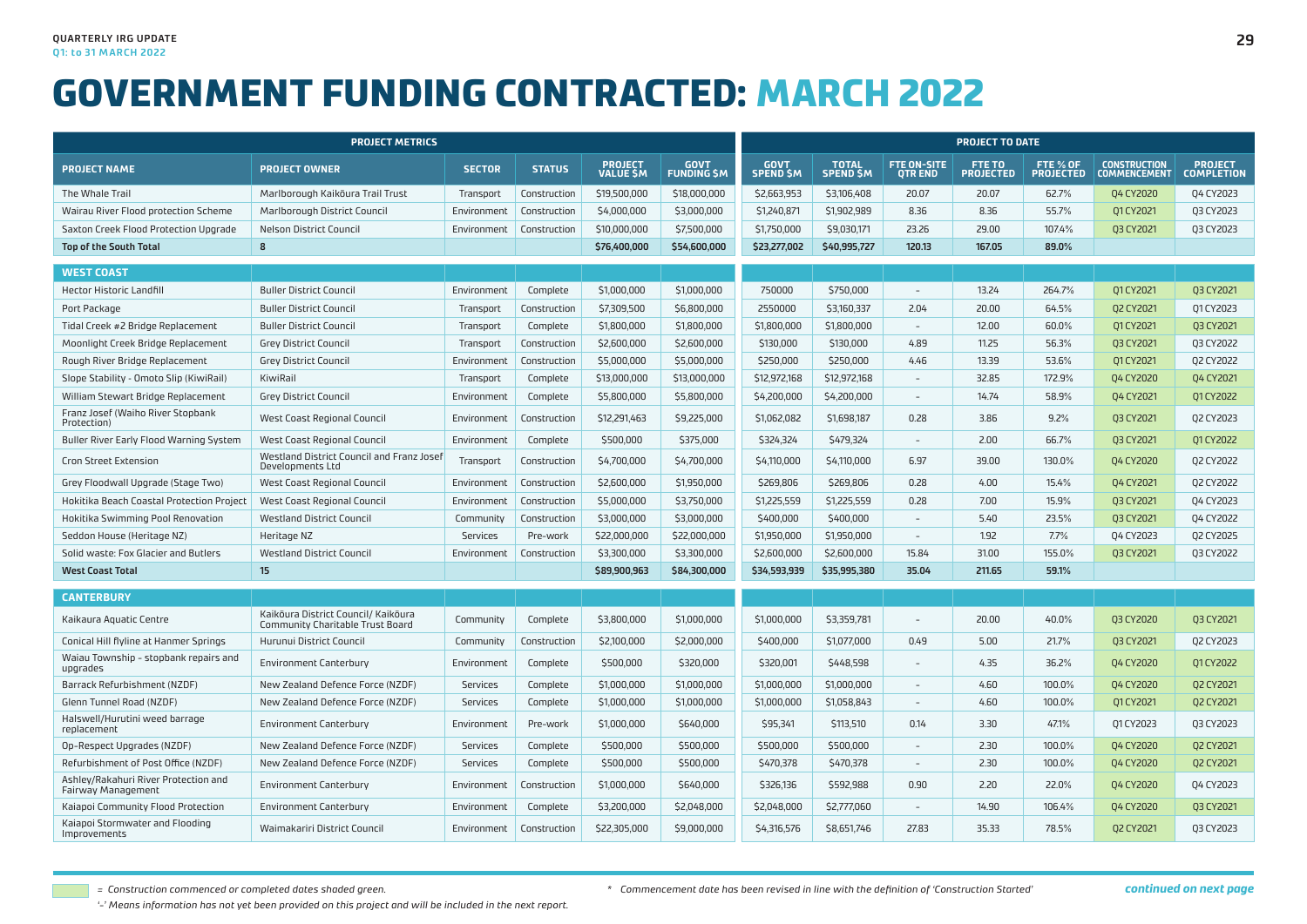|                                                           | <b>PROJECT METRICS</b>                                              |               |               |                                   |                                  |                   |                                 | <b>PROJECT TO DATE</b>              |                            |                       |                                            |                                     |  |  |  |
|-----------------------------------------------------------|---------------------------------------------------------------------|---------------|---------------|-----------------------------------|----------------------------------|-------------------|---------------------------------|-------------------------------------|----------------------------|-----------------------|--------------------------------------------|-------------------------------------|--|--|--|
| <b>PROJECT NAME</b>                                       | <b>PROJECT OWNER</b>                                                | <b>SECTOR</b> | <b>STATUS</b> | <b>PROJECT</b><br><b>VALUE SM</b> | <b>GOVT</b><br><b>FUNDING SM</b> | GOVT<br>SPEND \$M | <b>TOTAL</b><br><b>SPEND SM</b> | <b>FTE ON-SITE</b><br><b>OTREND</b> | FTE TO<br><b>PROJECTED</b> | FTE % OF<br>PROJECTED | <b>CONSTRUCTION</b><br><b>COMMENCEMENT</b> | <b>PROJECT</b><br><b>COMPLETION</b> |  |  |  |
| Cancer Society - Christchurch Building<br>Project         | Cancer Society of New Zealand<br>Canterbury-West Coast Division Inc | Community     | Construction  | \$20,469,316                      | \$6,500,000                      | \$1,329,361       | \$6,112,985                     | 20.35                               | 30.58                      | 32.5%                 | <b>Q2 CY2021</b>                           | 01 CY 2023                          |  |  |  |
| Final Section of Christchurch Coastal<br>Pathway          | Christchurch City Council                                           | Transport     | Construction  | \$15,800,000                      | \$15,800,000                     | \$2,162,861       | \$2,162,861                     | 4.65                                | 18.63                      | 37.3%                 | <b>Q4 CY2021</b>                           | 01 CY2024                           |  |  |  |
| Major Cycleway Routes                                     | Christchurch City Council                                           | Transport     | Construction  | \$106,400,000                     | \$71,500,000                     | \$10,760,784      | \$45,420,364                    | 65.43                               | 116.01                     | 28.3%                 | <b>Q3 CY2020</b>                           | Q2 CY2024                           |  |  |  |
| Medi Hotel - " Ranui Apartments"                          | <b>Bone Marrow Cancer Trust</b>                                     | Community     | Construction  | \$12,170,000                      | \$7,000,000                      | \$475,248         | \$2,311,156                     | 2.83                                | 10.50                      | 22.8%                 | Q2 CY2021                                  | 01 CY 2024                          |  |  |  |
| New Brighton Collective                                   | Eastern Community Sports and<br>Recreation Inc                      | Community     | Construction  | \$5,019,698                       | \$3,214,689                      | \$3,088,419       | \$4,907,428                     | 1.04                                | 12.00                      | 120.0%                | 01 CY 2020                                 | Q2 CY2022                           |  |  |  |
| New Brighton Collective: The Bridge Hub<br>South Brighton | The Bridge South Brighton Trust                                     | Community     | Complete      | \$1,402,400                       | \$1,113,400                      | \$1,113,400       | \$1,358,482                     | 0.57                                | 11.01                      | 157.2%                | Q2 CY2020                                  | 01 CY 2022                          |  |  |  |
| Waka Ama                                                  | New Brighton Waka Sports Association<br>Incorporated                | Community     | Complete      | \$66,000                          | \$66,000                         | \$56,452          | \$56,452                        |                                     | 1.20                       | 240.0%                | Q4 CY2021                                  | <b>Q4 CY2021</b>                    |  |  |  |
| New Brighton Surf Life Saving Club<br>Rebuild             | New Brighton Surf Lifesaving Club                                   | Community     | Complete      | \$3,854,000                       | \$1,562,361                      | \$1,562,361       | \$3,706,376                     |                                     | 24.36                      | 60.9%                 | <b>Q3 CY2020</b>                           | <b>Q4 CY2021</b>                    |  |  |  |
| Youth Hub Christchurch                                    | The Youth Hub Trust Te Hurihanga O<br>Rangatahi                     | Community     | Pre-work      | \$12,500,000                      | \$12,500,000                     | \$504,198         | \$504.198                       | 2.72                                | 3.29                       | 8.0%                  | 03 CY2022                                  | 02 CY2024                           |  |  |  |
| Region Wide River Berm Planting<br>Programme              | <b>Environment Canterbury</b>                                       | Environment   | Construction  | \$10,000,000                      | \$6,400,000                      | \$1,064,668       | \$1,375,676                     | 9.51                                | 9.51                       | 38.0%                 | <b>Q3 CY2021</b>                           | 01 CY 2024                          |  |  |  |
| South Brighton Surf Life Saving Club<br>Rebuild           | South Brighton Surf Lifesaving Club                                 | Community     | Complete      | \$2,769,000                       | \$905,000                        | \$905,000         | \$3,092,136                     |                                     | 33.00                      | 82.5%                 | Q4 CY2019                                  | Q2 CY2021                           |  |  |  |
| Taylors Mistake Surf Life Saving                          | Taylors Mistake Surf Life Saving Club                               | Community     | Complete      | \$3,059,405                       | \$550,000                        | \$550,000         | \$3,081,260                     | $\overline{\phantom{a}}$            | 24.58                      | 136.6%                | Q1 CY2020                                  | Q1 CY2021                           |  |  |  |
| YMCA Christchurch Central City<br>Development             | The Young Mens Christian Association                                | Community     | Construction  | \$52,500,000                      | \$52,500,000                     | \$16,144,358      | \$16,144,358                    | 11.01                               | 129.60                     | 108.0%                | Q4 CY2020                                  | Q3 CY2023                           |  |  |  |
| Ashburton District Library and Civic Centre               | Ashburton District Council                                          | Community     | Construction  | \$51,600,000                      | \$20,000,000                     | \$6,000,000       | \$21,097,295                    | 73.91                               | 93.49                      | 46.7%                 | Q1 CY 2021                                 | Q2 CY2023                           |  |  |  |
| Rangitata River flood recovery                            | Environment Canterbury                                              | Environment   | Construction  | \$8,500,000                       | \$5,440,000                      | \$2,685,606       | \$3,945,750                     | 0.67                                | 15.76                      | 78.8%                 | 04 CY2020                                  | 01 CY2024                           |  |  |  |
| The Theatre Royal                                         | <b>Timaru District Council</b>                                      | Community     | Construction  | \$23,200,000                      | \$11,600,000                     | \$4,320,000       | \$5,476,591                     | 1.09                                | 16.88                      | 22.5%                 | Q3 CY2021                                  | Q4 CY2023                           |  |  |  |
| Chatham Islands Airport                                   | Chatham Islands Airport Limited                                     | Transport     | Construction  | \$50,250,000                      | \$50,000,000                     | \$21,806,501      | \$21,806,501                    | 82.20                               | 82.20                      | 293.6%                | Q3 CY2021                                  | Q3 CY2023                           |  |  |  |
| Mechanical Depots - Waltham (KiwiRail)                    | KiwiRail                                                            | Transport     | Construction  | \$111,000,000                     | \$39,000,000                     | \$2,229,000       | \$18,873,000                    | 21.98                               | 21.98                      | 20.9%                 | 01 CY 2021                                 | 03 CY2024                           |  |  |  |
| <b>Canterbury Total</b>                                   | 29                                                                  |               |               | \$527,464,819                     | \$324,299,450                    | \$88,234,650      | \$181,482,774                   | 327.30                              | 753.46                     | 50.1%                 |                                            |                                     |  |  |  |
| <b>OTAGO</b>                                              |                                                                     |               |               |                                   |                                  |                   |                                 |                                     |                            |                       |                                            |                                     |  |  |  |
| Lakes District Museum                                     | Lakes District Museum Inc                                           | Community     | Construction  | \$3,500,000                       | \$2,000,000                      | \$1,950,000       | \$3,147,616                     | 5.84                                | 13.87                      | 20.7%                 | Q4 CY2020                                  | Q2 CY2022                           |  |  |  |
| Queenstown Arterials Stage 1                              | Queenstown Lakes District Council                                   | Transport     | Construction  | \$86,550,733                      | \$50,000,000                     | \$7,692,498       | \$15,834,301                    | 55.20                               | 86.36                      | 45.5%                 | Q3 CY2021                                  | Q1 CY2024                           |  |  |  |
| Queenstown Town Centre                                    | Queenstown Lakes District Council                                   | Transport     | Construction  | \$62,999,300                      | \$35,000,000                     | \$14,642,429      | \$26,948,614                    | 54.44                               | 112.59                     | 87.3%                 | <b>Q3 CY2020</b>                           | 01 CY 2023                          |  |  |  |
| Research and Innovation Queenstown                        | Research & Innovation Queenstown<br>Limited                         | Services      | Construction  | \$45,000,000                      | \$22,500,000                     | \$2,767,396       | \$12,334,792                    | 24.46                               | 24.46                      | 24.5%                 | Q2 CY2021                                  | 04 CY2023                           |  |  |  |
| Te Pa Tahuna                                              | <b>MHUD</b>                                                         | Housing       | Construction  | \$9,761,000                       | \$8,100,000                      | \$4,014,414       | \$4,014,414                     | 13.01                               | 20.41                      | 61.8%                 | 01 CY 2021                                 | 04 CY2023                           |  |  |  |
| Ophir Peace Memorial Hall                                 | Central Otago District Council                                      | Community     | Complete      | \$210,000                         | \$210,000                        | \$189,000         | \$189,000                       | $\equiv$                            | 5.00                       | 50.0%                 | Q2 CY2021                                  | <b>Q4 CY2021</b>                    |  |  |  |
| <b>Ophir Swimming Pool</b>                                | Central Otago District Council                                      | Community     | Complete      | \$72,000                          | \$60,000                         | \$60,000          | \$72,000                        | $\equiv$                            | 12.00                      | 150.0%                | Q4 CY2020                                  | Q1 CY2021                           |  |  |  |
| Lower Clutha River project                                | Otago Regional Council                                              | Environment   | Complete      | \$1,000,000                       | \$640,000                        | \$608,000         | \$943,565                       |                                     | 7.00                       | 46.7%                 | 04 CY2020                                  | Q4 CY2021                           |  |  |  |
| NZ Battery                                                | <b>MBIE</b>                                                         | Environment   | Pre-work      | \$100,080,000                     | \$100,080,000                    | \$7,806,312       | \$7,806,312                     | 10.43                               | 13.16                      | 0.0%                  | 04 CY2022                                  | Q1 CY2024                           |  |  |  |
| Otago Polytechnic: Building & Trade                       | Otago Polytechnic Limited                                           | Community     | Construction  | \$31,700,000                      | \$28,000,000                     | \$7,787,500       | \$11,487,500                    | 14.55                               | 46.00                      | 26.3%                 | Q1 CY2021                                  | Q1 CY2023                           |  |  |  |
| <b>Outram Flood Protection</b>                            | Otago Regional Council                                              | Environment   | Construction  | \$2,000,000                       | \$1,280,000                      | \$128,000         | \$208,731                       | 1.68                                | 2.00                       | 20.0%                 | <b>Q4 CY2021</b>                           | Q3 CY2023                           |  |  |  |
| West Taieri Contour Channel Upgrade                       | Otago Regional Council                                              | Environment   | Construction  | \$5,000,000                       | \$3,200,000                      | \$480,000         | \$751,653                       | 6.90                                | 6.90                       | 46.0%                 | 04 CY2020                                  | 03 CY2025                           |  |  |  |

*= Construction commenced or completed dates shaded green.*